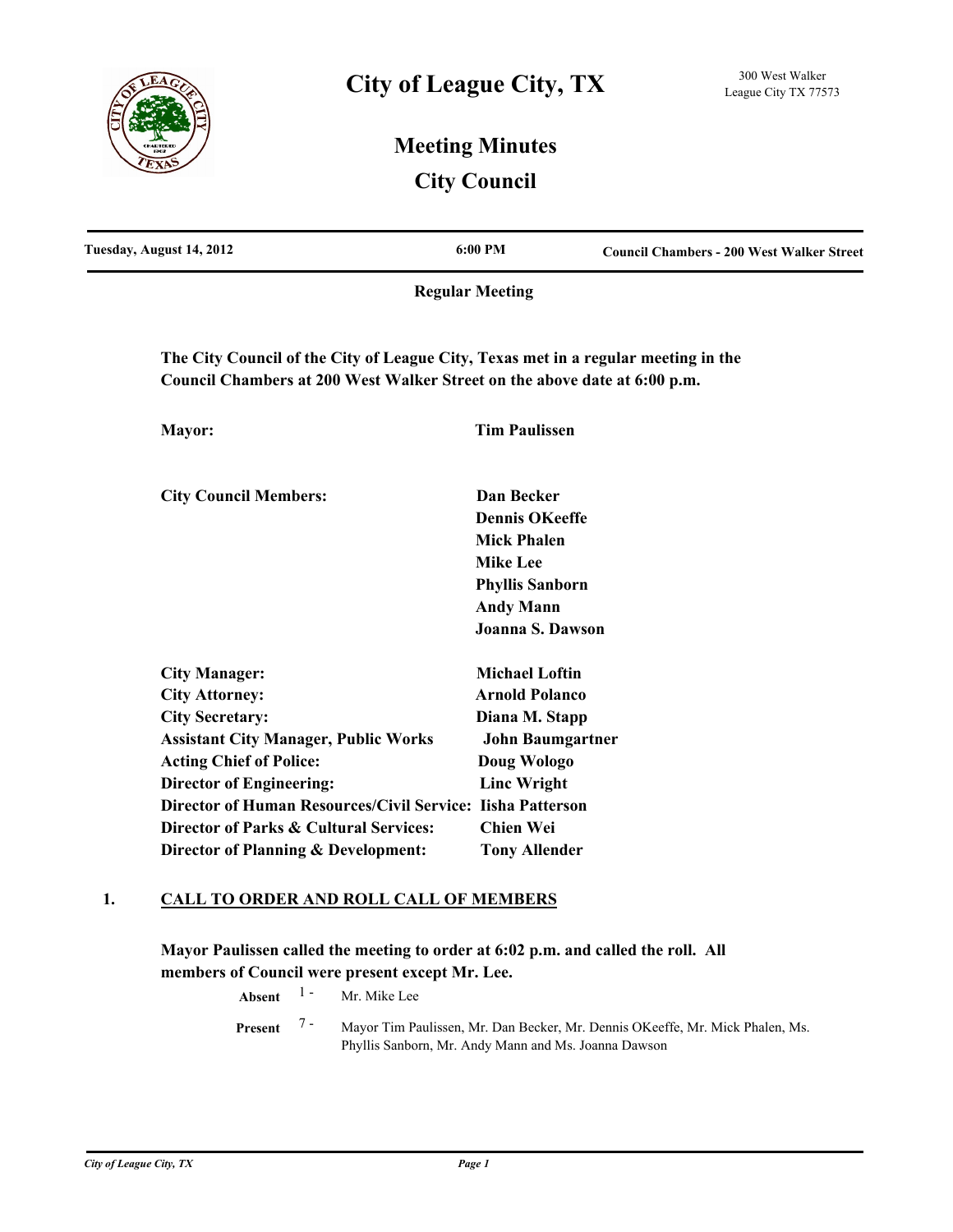#### **INVOCATION, PLEDGE OF ALLEGIANCE TO THE U.S. FLAG AND PLEDGE OF ALLEGIANCE TO THE TEXAS FLAG 2.**

**The invocation was given by Rev. LaVern Watters of Unity Church of the Bay Area. Mayor Paulissen led in the pledges of allegiance to the flags.**

## **3. APPROVAL OF MINUTES**

| 3A. | 12-0415 | May 15, 2012    | Workshop               |
|-----|---------|-----------------|------------------------|
|     |         | <b>Approved</b> |                        |
| ЗΒ. | 12-0416 | May 16, 2012    | Workshop               |
|     |         | <b>Approved</b> |                        |
| 3C. | 12-0417 | May 29, 2012    | Workshop               |
|     |         | <b>Approved</b> |                        |
| 3D. | 12-0418 | May 30, 2012    | Workshop               |
|     |         | <b>Approved</b> |                        |
| 3E. | 12-0427 | June 5, 2012    | Workshop               |
|     |         | <b>Approved</b> |                        |
| 3F. | 12-0419 | June 25, 2012   | Work Session           |
|     |         | <b>Approved</b> |                        |
| 3G. | 12-0420 | June 26, 2012   | <b>Regular Meeting</b> |
|     |         | <b>Approved</b> |                        |
| ЗΗ. | 12-0421 | July 9, 2012    | Work Session           |
|     |         | <b>Approved</b> |                        |
| 3I. | 12-0426 | July 10, 2012   | <b>Regular Meeting</b> |
|     |         | <b>Approved</b> |                        |

### **Mayor Paulissen asked if there were any corrections to these minutes. He said hearing none, these minutes are approved.**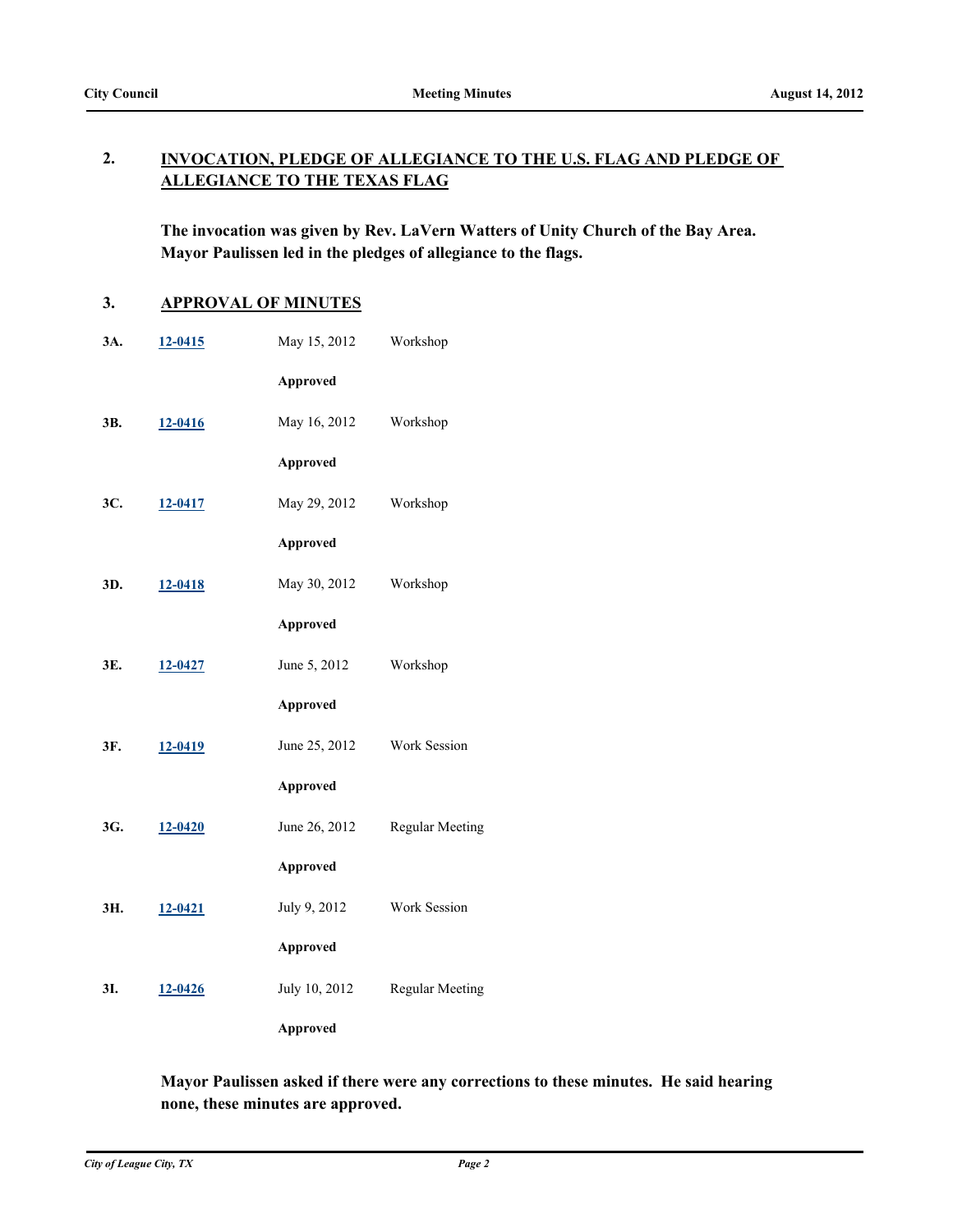#### **4. APPOINTMENTS, PROCLAMATIONS, PRESENTATIONS, AWARDS**

**4A. [12-0440](http://leaguecity.legistar.com/gateway.aspx?m=l&id=3288)** Consider and take action on nominations for the Growth and Development Advisory Committee (Mayor Paulissen)

**Nominees previously confirmed:**

|                                         |     | Mayor Paulissen – Penny Ignazio and Chuck DiFalco |
|-----------------------------------------|-----|---------------------------------------------------|
| Dan Becker                              | $-$ | <b>Geri Bentley</b>                               |
| Mick Phalen                             |     | - David Hake                                      |
| <b>Mike Lee</b>                         |     | – Jason Ebev                                      |
| Phyllis Sanborn                         |     | – Yvette Jones                                    |
| Andy Mann                               |     | – Todd Kinsev                                     |
| Joanna Dawson      –      Ernie Randall |     |                                                   |

**Due to City Council candidate filing, Geri Bentley, David Hake and Todd Kinsey have resigned their positions on City boards.**

**Council Member nomination: Dennis OKeeffe nominated Bonnie Benkula.**

**A motion was made by Ms. Dawson, seconded by Mr. OKeeffe, to approve appointment of Bonnie Benkula to the Growth and Development Advisory Committee. The motion passed by the following vote:**

**For:** 6 -

Mr. Becker, Mr. OKeeffe, Mr. Phalen, Ms. Sanborn, Mr. Mann and Ms. Dawson

**Absent:** 1 -

### **5. PUBLIC HEARING AND ACTION ITEMS FROM PUBLIC HEARING**

Mr. Lee

**5A. [12-0410](http://leaguecity.legistar.com/gateway.aspx?m=l&id=3258)** Hold a public hearing on Special Use Permit Application SUP12-02 (Genesis Pipeline), for a SUP to construct a pipeline [oil and other hydrocarbons] within an existing 100 foot wide Centerpoint Energy / Interurban Right-of-Way easement being approximately 16,310 feet in length and containing approximately 32.4 acres on property zoned "OS" (Open Space) and "OS-CRC" (Open Space with a Commercial Revitalization Overlay), legally described as portions of Lots 1 thru 3 (1-14), Block A, of the Clear Creek Subdivision, Tract 106, 107, and 108 of the Stephen F Austin Survey and Tracts 1 and 132 of the Perry & Austin Survey, generally located north and south of Farm to Market Road 518, League City Parkway and Farm to Market Road 646, west of Highway 3 in the City of League City (Director of Planning and Development)

> The Planning and Zoning Commission recommended approval, with conditions, by a vote of 8-0-0 on August 6, 2012.

#### **Mayor Paulissen opened the public hearing at 6:10 p.m.**

#### **No one was present to speak for or against this item.**

#### **Mayor Paulissen closed the public hearing at 6:10 p.m.**

**5B. [12-0411](http://leaguecity.legistar.com/gateway.aspx?m=l&id=3259)** Consider and take action on an ordinance amending Ordinance No.2005-24 for a Special Use Permit (SUP12-02 Genesis Pipeline) to construct a pipeline [oil and other hydrocarbons]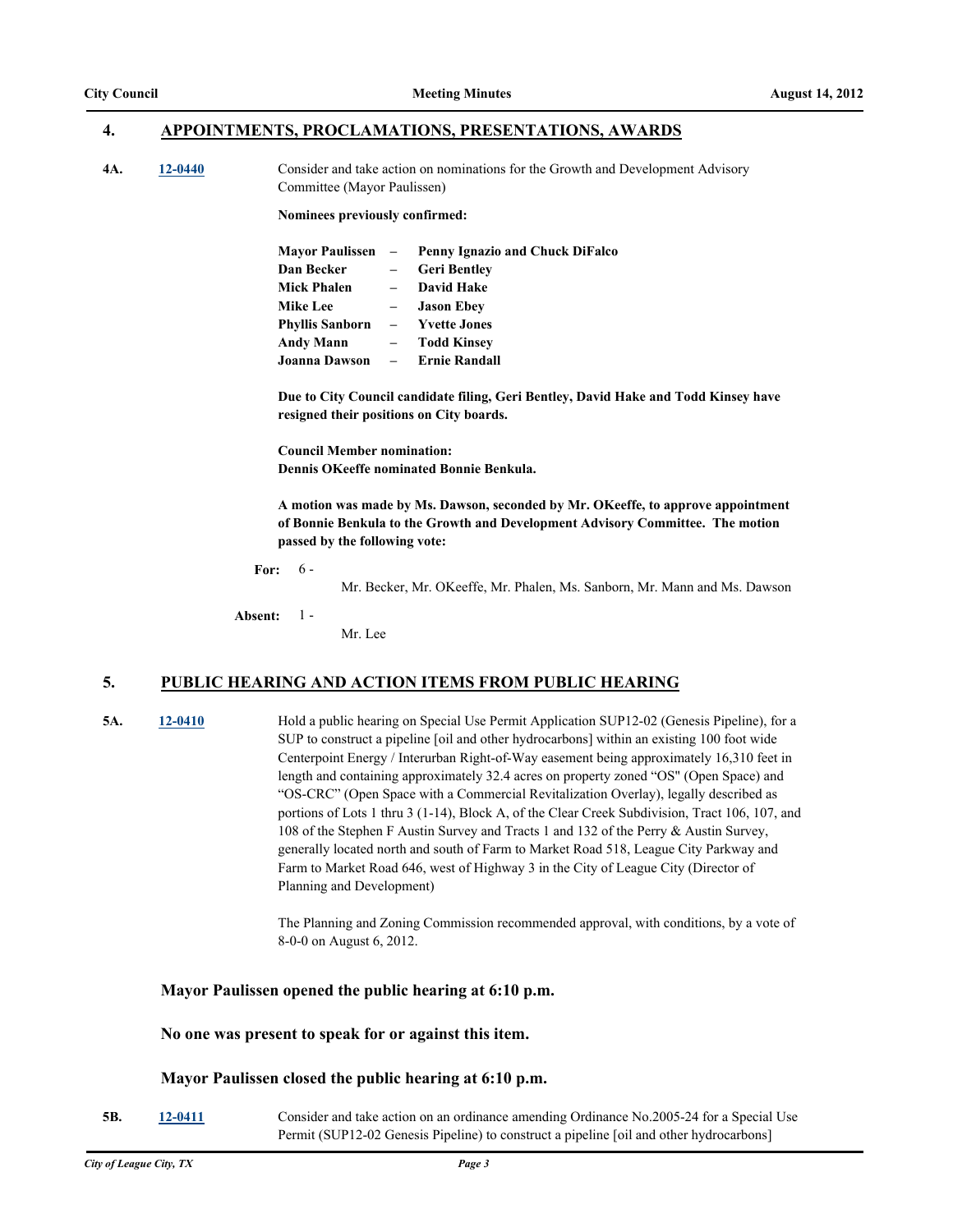within an existing 100 foot wide Centerpoint Energy / Interurban Right-of-Way easement being approximately 16,310 feet in length and containing approximately 32.4 acres on property zoned "OS" (Open Space) and "OS-CRC" (Open Space with a Commercial Revitalization Overlay), legally described as portions of Lots 1 thru 3 (1-14), Block A, of the Clear Creek Subdivision, Tract 106, 107, and 108 of the Stephen F Austin Survey and Tracts 1 and 132 of the Perry & Austin Survey, generally located north and south of Farm to Market Road 518, League City Parkway and Farm to Market Road 646, west of Highway 3 in the City of League City (Director of Planning and Development)

The Planning and Zoning Commission recommended approval, with conditions, by a vote of 8-0-0 on August 6, 2012.

**A motion was made by Mr. OKeeffe, seconded by Mr. Phalen, to approve Ordinance No. 2012-16 with conditions, amending Ordinance No. 2005 24 for a Special Use Permit (SUP12 02 Genesis Pipeline) to construct a pipeline [oil and other hydrocarbons] within an existing 100 foot wide Centerpoint Energy / Interurban Right of Way easement being approximately 16,310 feet in length and containing approximately 32.4 acres on property zoned "OS" (Open Space) and "OS CRC" (Open Space with a Commercial Revitalization Overlay), legally described as portions of Lots 1 thru 3 (1-14), Block A, of the Clear Creek Subdivision, Tract 106, 107, and 108 of the Stephen F Austin Survey and Tracts 1 and 132 of the Perry & Austin Survey, generally located north and south of Farm to Market Road 518, League City Parkway and Farm to Market Road 646, west of Highway 3 in the City of League City.** 

**Conditions:**

**1. The Contractor must provide at least 24 hours notice to the Oil & Gas Coordinator prior to crossing any 24-inch or 42-inch water mains to support Water Production's request to be on-site during these crossings.**

**2. Bollards shall be installed at the perimeter, outside of the fencing, of the valve station.**

**The motion was amended by Mr. OKeeffe to approve the ordinance with conditions as recommended by the Planning & Zoning Commission and also include requesting compensation from Genesis Pipeline for the privilege of crossing the City's roadway. The second was withdrawn by Mr. Phalen. The amended motion died due to lack of a second.**

**A motion was made by Mr. Phalen, seconded by Mr. Mann, to approve the ordinance for a Special Use Permit with conditions as recommended by Planning & Zoning Commission.**

**The motion passed by the following vote:**

**For:**  $-6-$ 

Mr. Becker, Mr. OKeeffe, Mr. Phalen, Ms. Sanborn, Mr. Mann and Ms. Dawson

**Absent:** 1 -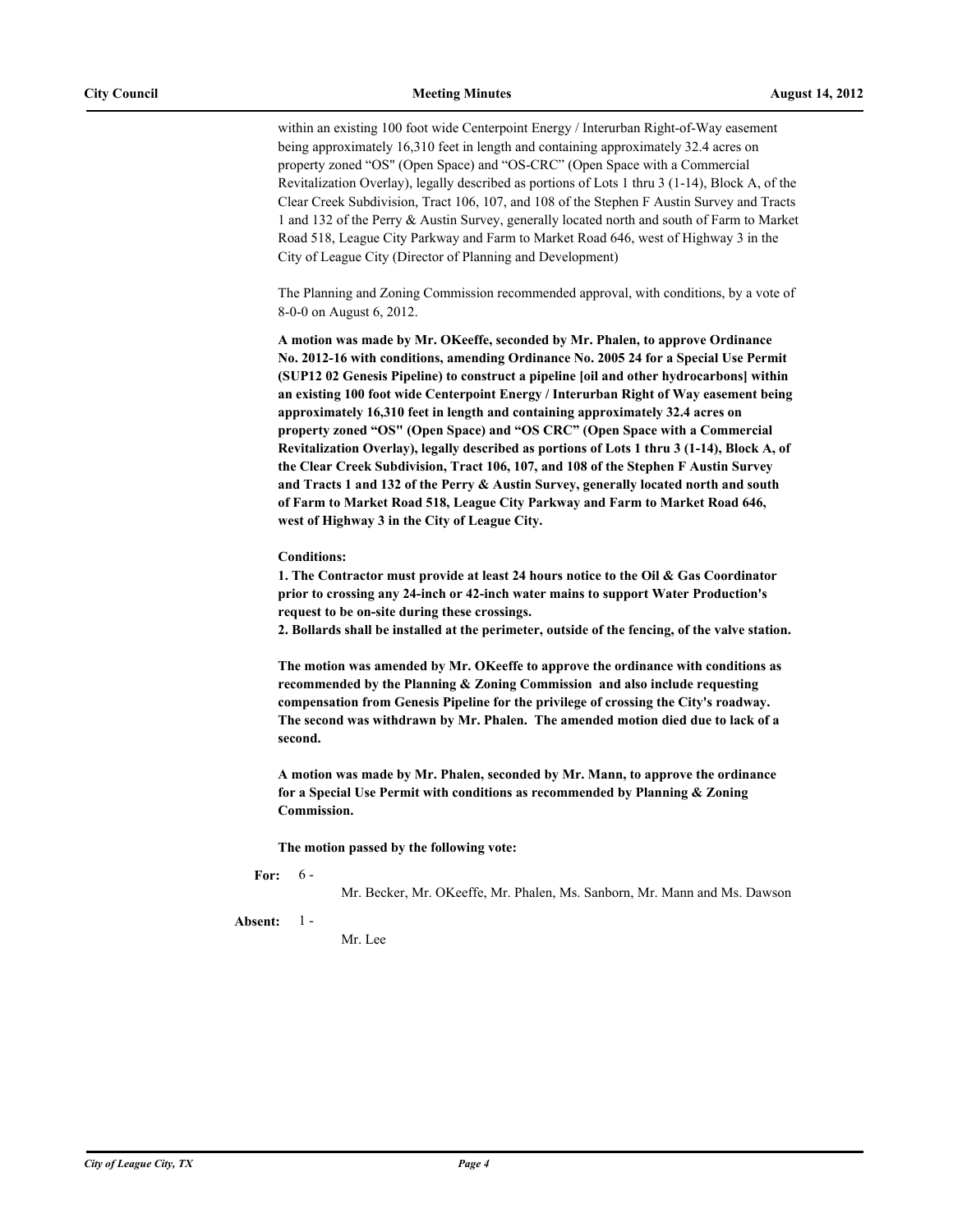### **6. CITIZENS REQUEST FOR HEARING BEFORE CITY COUNCIL**

**The privilege of speaking at this time is limited to the following persons: residents, persons having an ownership interest in property or a business located within the City, or their attorneys.**

**A statement of no more than 3 minutes may be made on items of general relevance. There will be no yielding of time to another person. State law prohibits the Mayor and members of the City Council from commenting on any statement or engaging in dialogue without an appropriate agenda item being posted in accordance with the Texas Open Meetings Law. Comments should be directed to the entire Council, not individual members. Engaging in verbal attacks or comments intended to insult, abuse, malign or slander any individual shall be cause for termination of time privileges and expulsion from Council Chambers.**

| <b>NAME</b>            | <b>ADDRESS</b>     | <b>SUBJECT</b>                          |
|------------------------|--------------------|-----------------------------------------|
| R.E. "Ernie" Butcher   | 1008 Azalea Pointe | <b>Eagles Nest Project</b>              |
| <b>Monica Millican</b> | 934 Plantation     | <b>Animal Control Shelter</b>           |
| <b>Larry Millican</b>  | 934 Plantation     | <b>Trash Contract</b>                   |
| <b>Jeremy Winter</b>   |                    | <b>Update on progress at Strawberry</b> |

### **7. COUNCIL MEMBERS COMMENTS/REPORTS**

**Announcements concerning items of community interest. No action will be taken or discussed.**

**Phyllis Sanborn said I want to welcome everyone tonight. It looks like we've got a good crowd and I know we have lots of people that watch at home. I want to first of all welcome our young scout member that's sitting in the back on the left. Thank you for being here tonight. Depending on how long you stay, depending on how long we stay, you'll see your government at work tonight, believe me. And the other thing I wanted to say was Jason Ebey's here in the front row. I haven't had an opportunity to talk with him. He was our CEO of the Chamber of Commerce. He has resigned that position and we're going to miss you a lot. You truly brought a lot to League City and I'm sure your presence will continue to be felt here. I'm sorry that you resigned but I understand the reason behind you resigning, but we appreciate the fine work you did.** 

**Dan Becker had no comments.**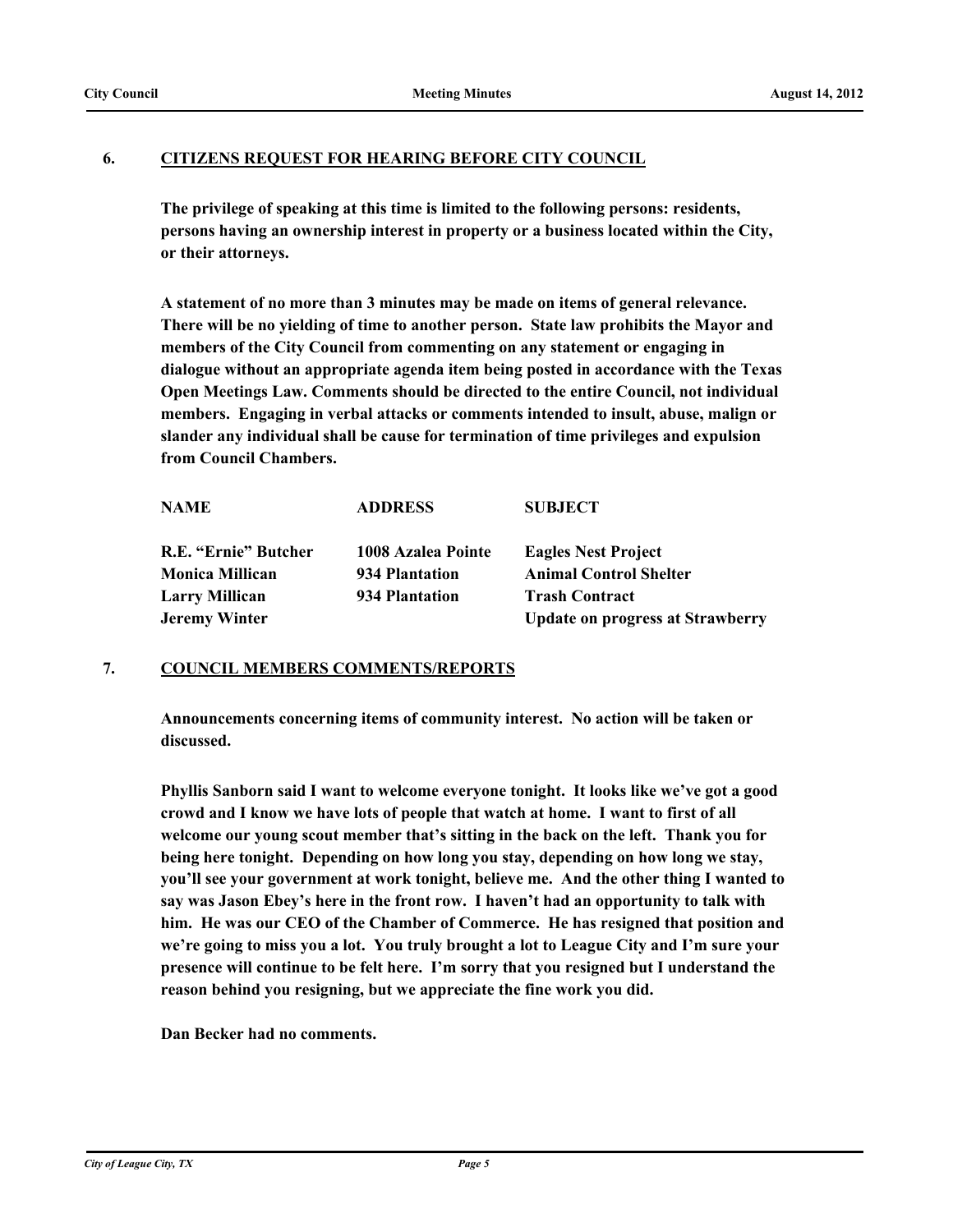**Dennis OKeeffe said I would like to echo some of the same sentiments of my colleague Ms. Sanborn about the departure of Mr. Ebey as our CEO of the local League City Chamber of Commerce. Jason, you did a fantastic job during your tenure here at the Chamber. We're going to miss you. Seems like every time I was at a place of business I would see something that came from under your leadership, a place card or brochure. I just received a newspaper in the mail the other day as a matter of fact that had some pictures of things happening around town. It's all great promotional material as League City's trying to focus more on Economic Development to try and diversify the tax base and dependency on the home owners that we've been reliant on in the past. Coming up soon is another festival event at Walter Hall Park to be called Boogie Brews and Blues at which, again Jason, we wish you were going to continue to be a part of, but we feel comfortable that there's going to be adequate marketing to get this event in the hands of the people. Thank you, sir for your time. We're going to miss you.** 

**Andy Mann had no comments.**

**Joanna Dawson said this is message is for all of you in the audience who have been just dying to figure out how you can come up here and be one of us. The City is now accepting applications for people who would like to run for City Council and we would welcome you if you have some great ideas for our City. So give it a thought and let's get with it.** 

**Mick Phalen said for those of you who would like to sit up here with us. Monday the 20th is the last day you can file so if you are interested seriously to Joanna's point this is a way for you to help make decisions for your city. We're growing. We're approaching 90,000 people. We have a two-hundred million dollar a year budget. If you don't want to be up here you should at least make sure that you pay attention to the candidates, what they're saying this coming cycle and vote. We have moved elections to November. We hope to see 10X the number of turn outs that we've typically had in past elections. I think it's a good thing. Monday the 20th last day to file if you want to be on council. Tuesday the 21st you should start seeing signs pop up and people knocking on your door so it's going to be a fun time for the next few months.**

### **8. MAYOR COMMENTS/ REPORT**

**Announcements concerning items of community interest. No action will be taken or discussed.**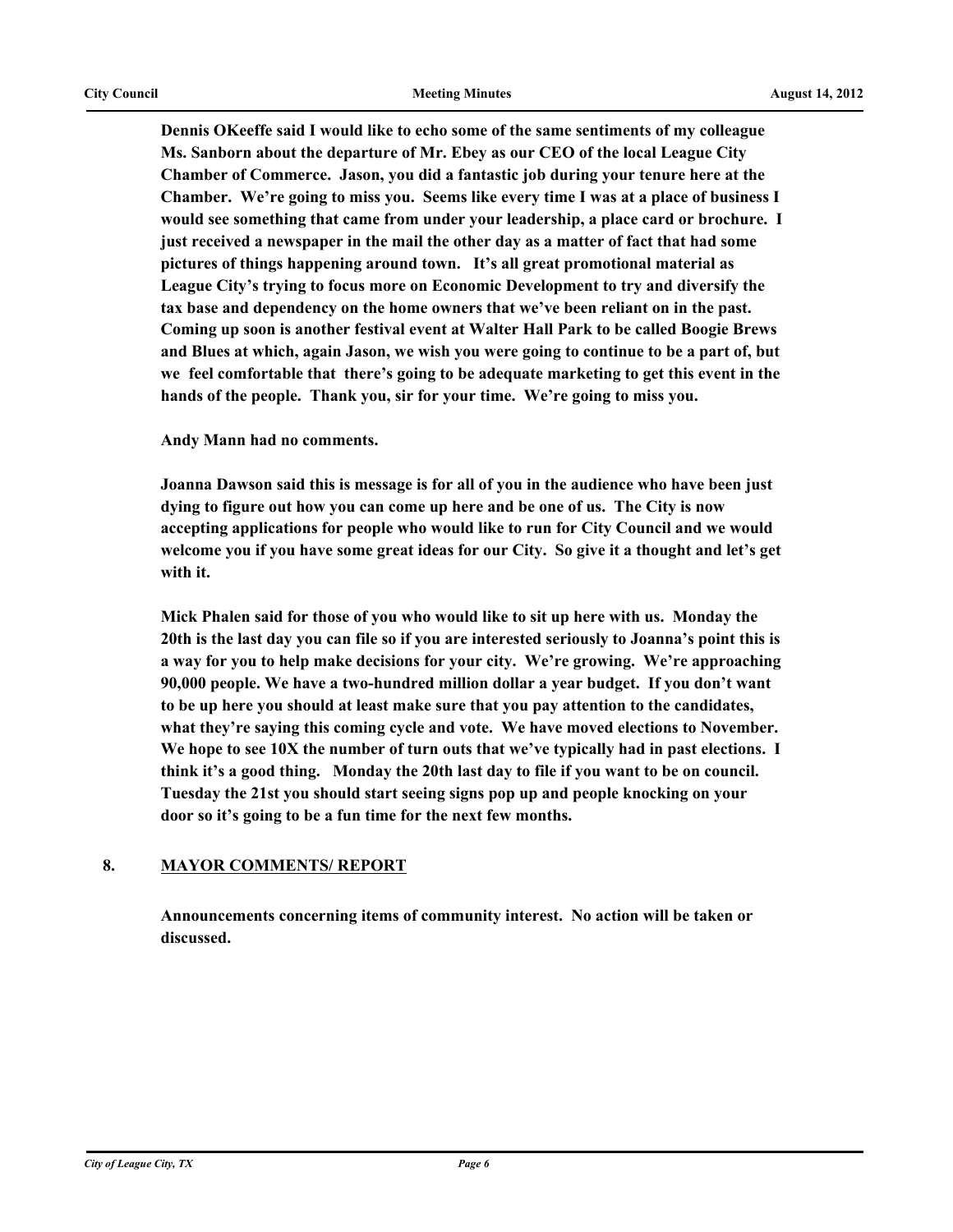**Mayor Paulissen said Phyllis I'm going to fill in for you. I've got my computer here and I'm going to say these for you. We don't want to short change the library. Library happenings- the summer reading program ended last week with a very successful super readers party. All had fun including the parents, grandparents, aunts and uncles and library staff. Many city staff had a hand in making this party one of the best ever. EMS, Fire Department, Police Department, Facilities Maintenance and Vehicle Maintenance constructed a wonderful little train for the kiddos. We'd like to thank all the departments for making this a successful event. Also, join library patrons as they discuss "Room" by Emma Donahue on Monday August 20th at 7:00 p.m. in the library theater.** 

**We got some really exciting news today in reference to an exciting new business that's going to be coming to League City. Now you won't have to go to Webster to go to the movies because Cinema Movie Grill has just announced today that they are going to be building a new 8-plex at the Victory Lakes Town Center, right behind the new Chimichangas and a stone's throw from Best Buy. That's one of the things that our planning staff is working to create, an entertainment and eating venue there and I think once Studio Movie Grill moves in that's going to be the falling of the first block that's going to make a lot of additional things happen in that area. It's going to bring about \$9 million dollars of investment in League City, increase sales tax and just a great place to bring your family, so look out Webster we're going to take some of your sales taxes. We're very excited to have Studio Movie Grill and I want to thank our planning department, Tony Allender and Owen Rock, our new Economic Development staff and all of our staff for doing this because the more sales taxes we get in this town the more things we can do and we can keep your taxes low and take care of all the things we have to take care of. Again, that's a big thing and we look forward to great things down at Victory Lakes.**

### **9. REPORTS FROM STAFF MEMBERS**

**Announcements concerning items of community interest. No action will be taken or discussed.**

**Update on awards received by City departments.**

**Update on public hearing regarding new water meters.**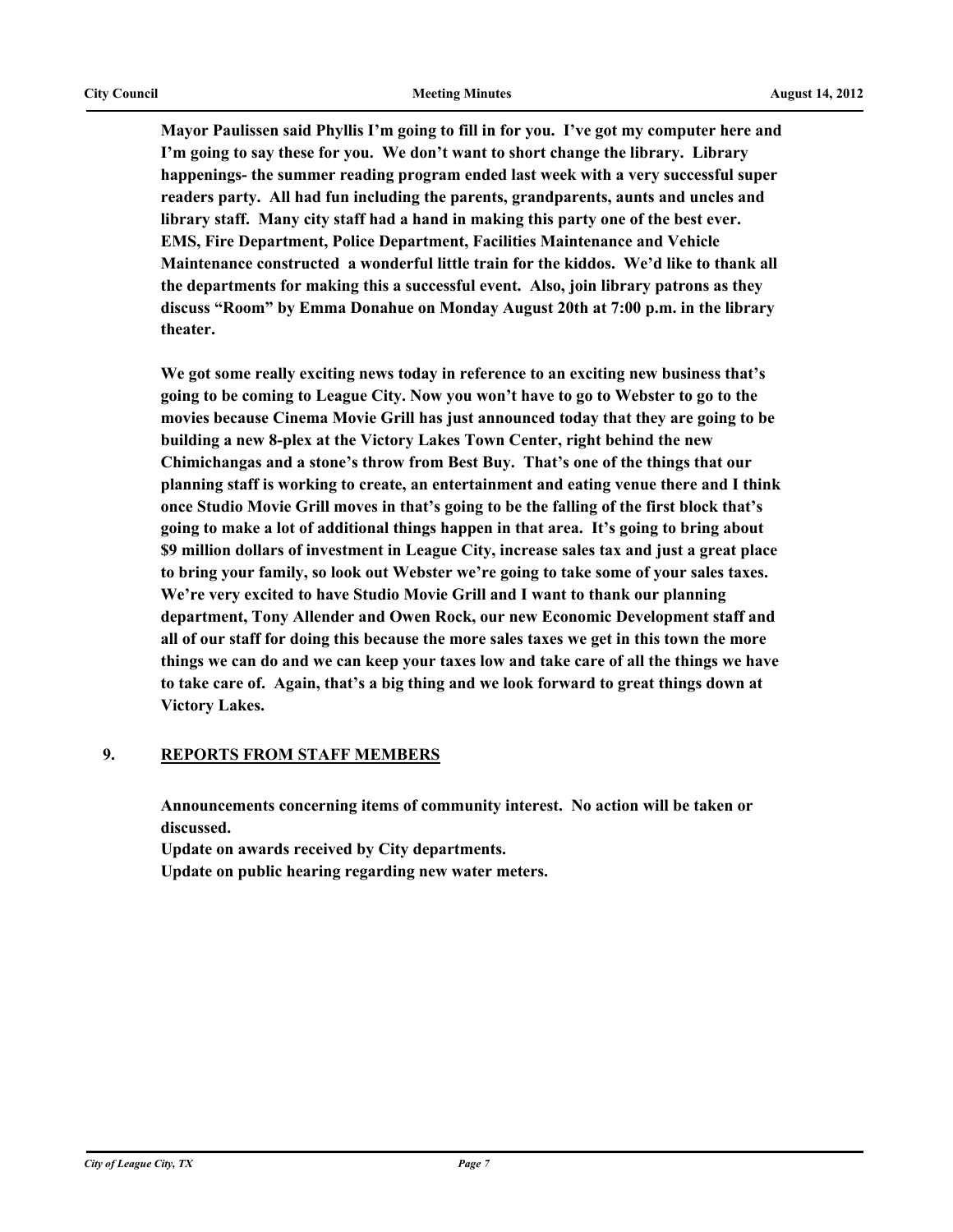**Mike Loftin said it's one of the great pleasures of my job to work with one of the finest groups of city employees I've ever been associated with and it's a pleasure tonight to announce a couple of awards recently received by some of our staff in the financial area. The Government Finance Officers Association Awards, the Distinguished Budget Presentation Award, once a year, this is for last year's budget, it is the fifth year in a row that the City has received it. The staff that put together last year's budget included Caron Park, who's our Budget Manager now, Kelly Halko, who has retired to become a full time mom, Stephanie Russell and we include Angie Steelman in this group because in a very short sighted way the G.F.O.A. does not recognize CIP. I think they should and we take a section from the CIP each year and include it in the budget towards satisfaction of some of the requirements. The budget is graded as a policy document, as a financial tool, an operations document and a communications document. This year's staff that I'm sure will win the award for the budget that's in front of the Council now again includes Caron Park, Chelsea Teltschik, who recently joined us from NASA, Jamaal Parker, our intern, and Angie Steelman doing CIP. We're very proud of that group and that award. Also, our Purchasing Department was just recently notified that they have won the Achievement of Excellence and Procurement Award. This is based on innovation, professionalism, e-procurement productivity and leadership. League City is one of only 38 government agencies in Texas and one of only 54 cities in the United States to receive the award. This is a quite distinguished award for our Purchasing group, led by Cherell Daeumer and Jeff Spears and Billie Hall also work there. As an example of their work, we have some news on mosquitoes. Our Purchasing staff has researched the possibility of contracting for additional spraying to supplement efforts by Galveston County. We really again compliment the Mosquito Control District of Galveston County for their responsiveness. Based on two quotes, we found a contractor that can spray 300 miles of streets in League City over three days for less than \$2000 dollars. The actual low quote is \$1875.00. I told you they were good. The low quote has indicated a willingness to establish an on-call arrangement. The City can call for extra spraying when it's needed most and we plan to initiate a contract for on-demand spraying to be utilized based on need and citizen calls. I'll be signing that shortly. Put out the word. We have a bad problem because of rains. We'll be prepared to address it. That concludes my announcements. Now I'd like to call on Kristi Wyatt to speak to our planned public meeting on our water meter project.** 

**Kristi Wyatt said we have shared with you, Mayor and Council, all of the information about the water meter replacement program and now we plan to share that with our citizens as well. We have a public meeting set for August 29th at 6:00 p.m. in the Civic Center. We plan to share with our residents what this program means for them. What the process will be like, how people will come to your home and replace your meter and also what the difference is between the meters that they currently have and the new meters and also that it will not be an extra cost to them for this. As some of the smart meters that were replaced earlier in the year by the utility company, there was a charge for that. There will not be one for our meter. We encourage everyone who's interested in this replacement project to come to that public meeting on August 29th at the Civic Center. We have this information posted on our website and Channel 16 for all those**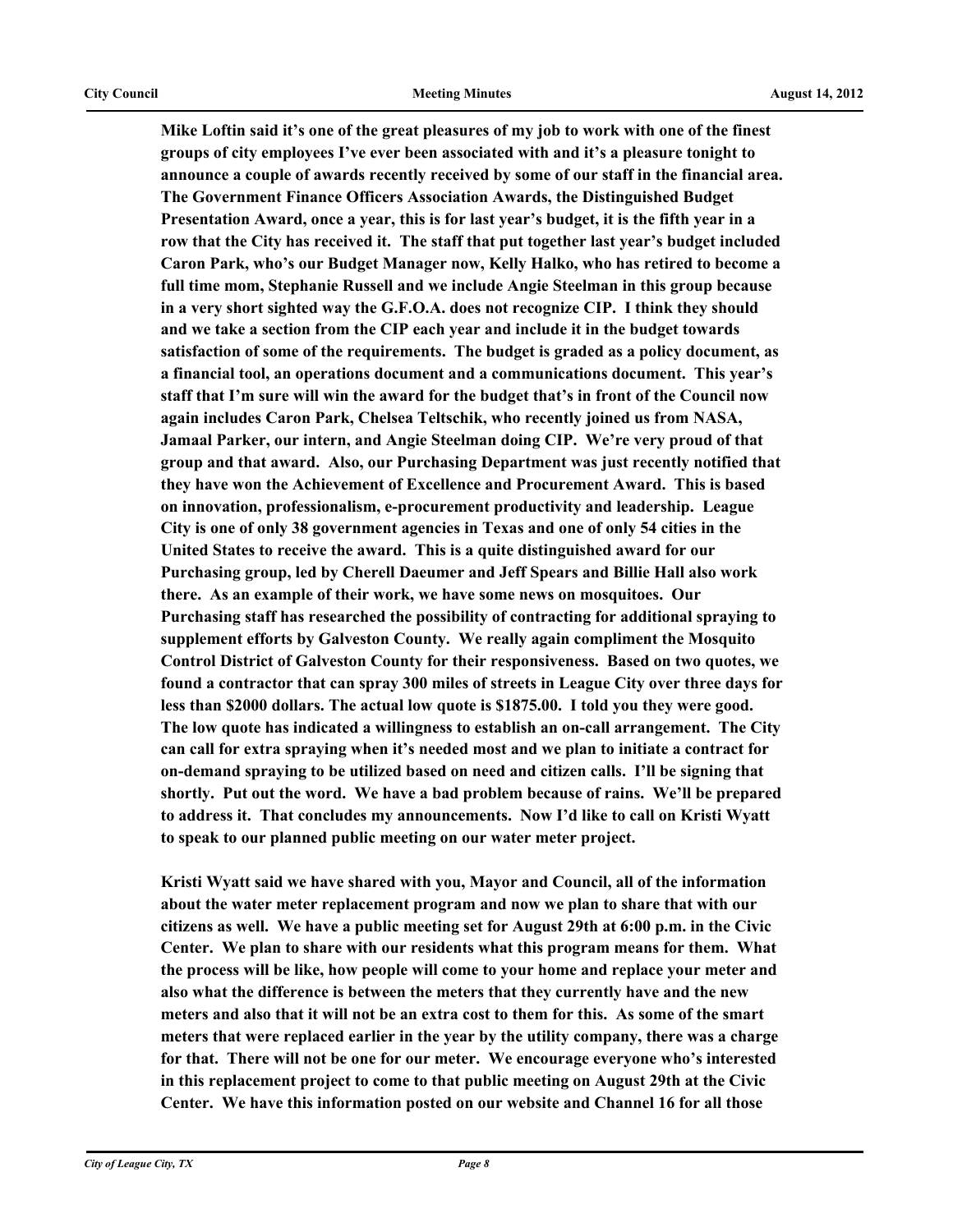**who are interested in coming and we will also do a call out closer to the date of the meeting, as well as put information on our social networks.**

#### **10. CONSENT AGENDA**

Approval of the Consent Agenda

**Mayor Paulissen pulled Item 10C and City Attorney Polanco pulled Item 10K.** 

**A motion was made by Ms. Sanborn, seconded by Mr. Phalen, to approve Consent Agenda Items 10A through 10K, with the exception of 10C and 10K. The motion passed by the following vote:**

**For:** 6 -

Mr. Becker, Mr. OKeeffe, Mr. Phalen, Ms. Sanborn, Mr. Mann and Ms. Dawson

- **Absent:** 1 -
- Mr. Lee
- **10A. [12-0413](http://leaguecity.legistar.com/gateway.aspx?m=l&id=3261)** Consider and take action on the award of a construction contract for the Beamer Road Waterline - Phase 1 (CIP Project No. WT 1002); and authorization of a Work Change Directive Budget and Procedure (Assistant City Manager, Public Works)

Staff recommends approval.

#### **Approved on the Consent Agenda.**

**10B. [12-0414](http://leaguecity.legistar.com/gateway.aspx?m=l&id=3262)** Consider and take action on the award of a construction contract for the Sanitary Sewer Annual Rehabilitation - Phase 1 Glen Cove (CIP Project No. WW1201), and authorization of a Work Change Directive Budget and Procedure (Assistant City Manager, Public Works)

Staff recommends approval.

#### **Approved on the Consent Agenda.**

**10C. [12-0428](http://leaguecity.legistar.com/gateway.aspx?m=l&id=3276)** Consider and take action on terminating the Calder Road Pump Station Improvements Project (CIP WT 1205) contract with Wasteline Engineering and entering into a professional services agreement with Binkley and Barfield, Inc. for design services for the Calder Road Pump Station Improvements Project (Assistant City Manager, Public Works)

Staff recommends approval.

**A motion was made by Mr. Phalen, seconded by Mr. OKeeffe, to approve terminating the Calder Road Pump Station Improvements Project (CIP WT 1205) contract with Wasteline Engineering and entering into a professional services agreement with Binkley and Barfield, Inc. for design services for the Calder Road Pump Station Improvements Project.**

**The motion was amended by Mr. Phalen, seconded by Mr. OKeeffe, to approve and to adjust the amount of the contract to \$901,650. The motion passed by the following vote:**

**For:** 6 -

Mr. Becker, Mr. OKeeffe, Mr. Phalen, Ms. Sanborn, Mr. Mann and Ms. Dawson

**Absent:**  $1 -$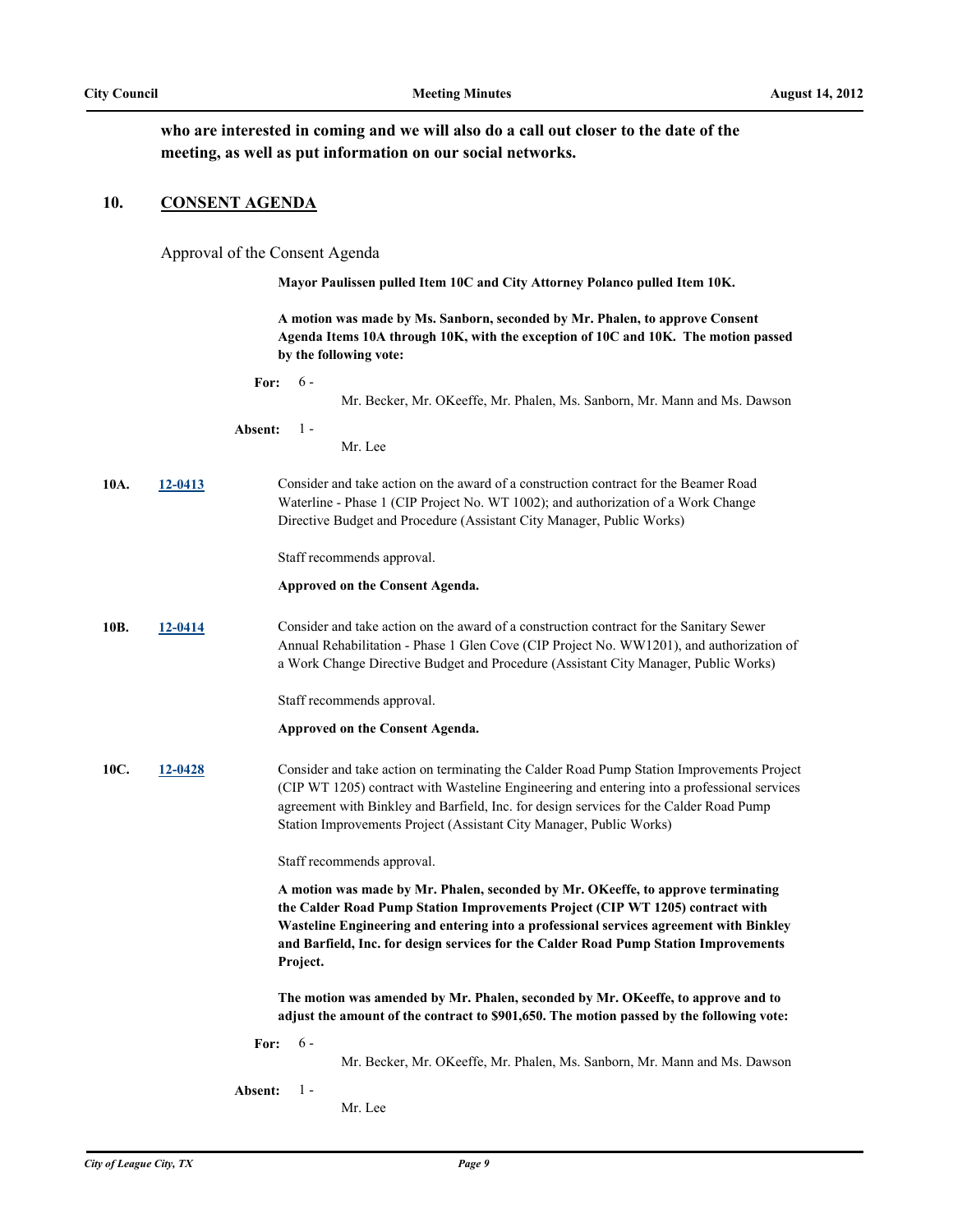| 10D. | 12-0438        | Consider and take action on the renewal of the contract for manicured mowing with<br>Acescapes.(City Manager)                                                                                                                                                                                                                                                                              |
|------|----------------|--------------------------------------------------------------------------------------------------------------------------------------------------------------------------------------------------------------------------------------------------------------------------------------------------------------------------------------------------------------------------------------------|
|      |                | Staff recommends approval.                                                                                                                                                                                                                                                                                                                                                                 |
|      |                | Approved on the Consent Agenda.                                                                                                                                                                                                                                                                                                                                                            |
| 10E. | 12-0402        | Consider and take action on a resolution consenting to the sale and issuance of Unlimited Tax<br>Refunding Bonds, Series 2012 for South Shore Harbour Municipal Utility District No. 7 and<br>authorizing and directing the Mayor to execute and the City Secretary to attest same for and<br>on behalf of the City (City Manager)                                                         |
|      |                | Staff Recommends approval.                                                                                                                                                                                                                                                                                                                                                                 |
|      |                | Resolution No. 2012-29 was approved on the Consent Agenda.                                                                                                                                                                                                                                                                                                                                 |
| 10F. | 12-0407        | Consider and take action on a request on behalf of the Clear Lake International Triathlon to<br>grant a variance to Chapter 110, Article I, Section 110-5 of the Code of Ordinances of the<br>City of League City entitled "Parades and Processions Generally" (Acting Chief of Police)                                                                                                    |
|      |                | Staff recommends approval.                                                                                                                                                                                                                                                                                                                                                                 |
|      |                | Approved on the Consent Agenda.                                                                                                                                                                                                                                                                                                                                                            |
| 10G. | 12-0430        | Consider and take action on a request on behalf of the Boogie, Blues and Brews Festival to<br>grant a variance to Chapter 110, Article I, Section 110-5 of the Code of Ordinances of the<br>City of League City entitled "Parades and Processions Generally" for lane closures along<br>north SH3 at Walter Hall Park for the Boogie, Blues and Brews Festival (Acting Chief of<br>Police) |
|      |                | Staff recommends approval.                                                                                                                                                                                                                                                                                                                                                                 |
|      |                | Approved on the Consent Agenda.                                                                                                                                                                                                                                                                                                                                                            |
| 10H. | 12-0431        | Consider and take action on a resolution to enter into an agreement with the Texas<br>Department of Transportation (TxDOT) for the temporary closure of a State right-of-way for<br>the purpose of providing safe ingress and egress of traffic at Walter Hall Park for the Boogie,<br>Blues and Brews Music Festival on September 21-23, 2012 (Acting Chief of Police)                    |
|      |                | Staff recommends approval.                                                                                                                                                                                                                                                                                                                                                                 |
|      |                | Resolution No. 2012-30 was approved on the Consent Agenda.                                                                                                                                                                                                                                                                                                                                 |
| 10I. | <u>12-0403</u> | Consider and take action on acceptance of a donation for a scoreboard from the League City<br>Cowboys Youth Football organization (LCYFA) (Director of Parks & Cultural Services)                                                                                                                                                                                                          |
|      |                | Staff recommends approval                                                                                                                                                                                                                                                                                                                                                                  |
|      |                | Approved on the Consent Agenda.                                                                                                                                                                                                                                                                                                                                                            |
| 10J. | 12-0422        | Consider and take action to approve a contract for election services between the Election<br>Officer of the County of Galveston, the County of Galveston and the City of League City for<br>the General-Special Election on November 6, 2012 (City Secretary)                                                                                                                              |
|      |                | Approved on the Consent Agenda.                                                                                                                                                                                                                                                                                                                                                            |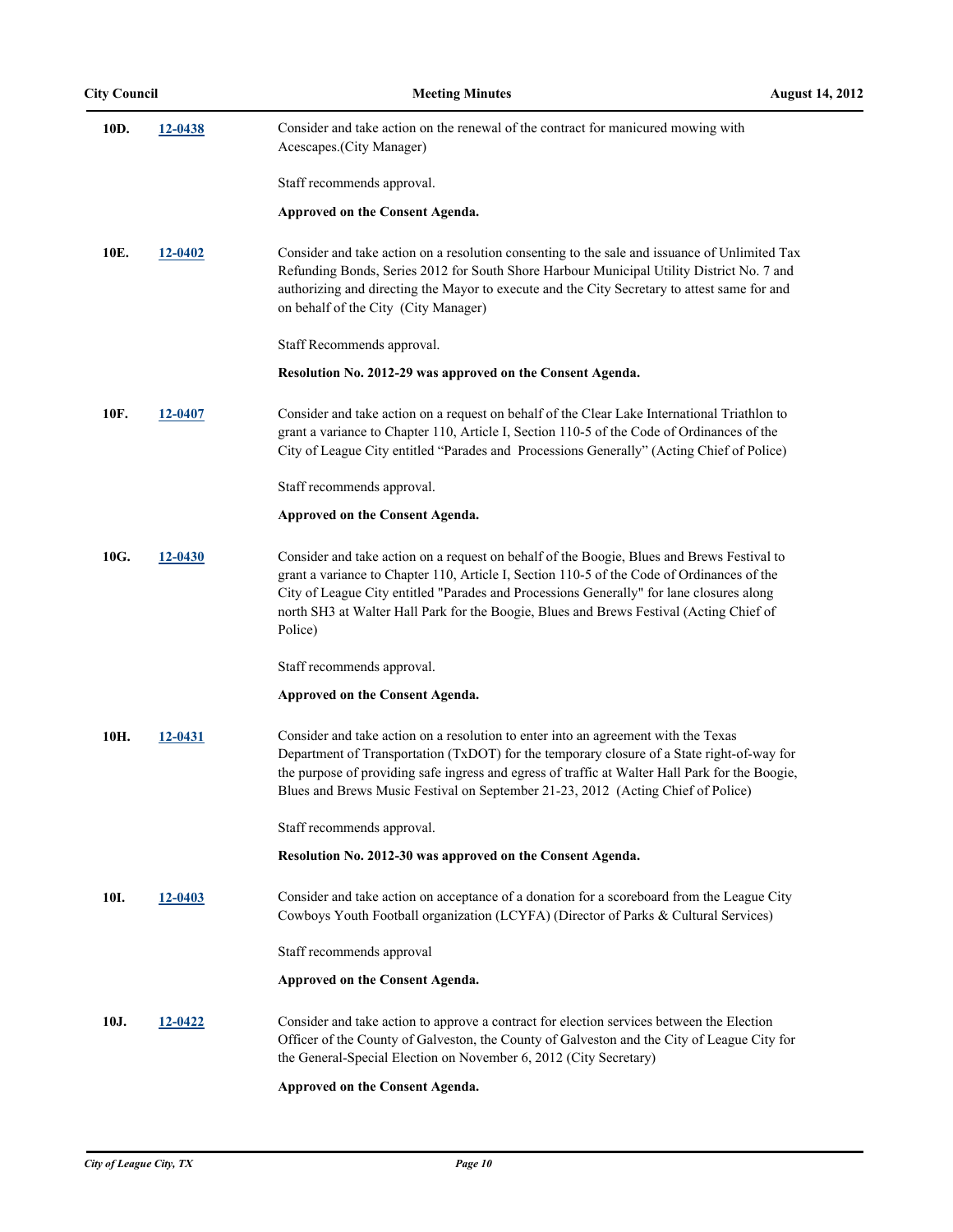| 10K. | 12-0424 |          | Consider and take action on Ordinance No. 2012-14 ordering a General-Special Election for<br>the City of League City, Texas on Tuesday, November 6, 2012, to elect Council Members to<br>Positions 3, 4 and 5; ordering a Runoff Election on Saturday, December 15, 2012, if<br>necessary; providing for the registered voters of the City to vote on separate propositions for<br>the amendment of the City Charter; and establishing procedures therefor - Third Reading<br>(City Secretary)                                            |  |  |
|------|---------|----------|-------------------------------------------------------------------------------------------------------------------------------------------------------------------------------------------------------------------------------------------------------------------------------------------------------------------------------------------------------------------------------------------------------------------------------------------------------------------------------------------------------------------------------------------|--|--|
|      |         |          | Council approved first reading 7-0-0 on July 10, 2012.<br>Council approved second reading with changes on July 24, 2012.                                                                                                                                                                                                                                                                                                                                                                                                                  |  |  |
|      |         |          | A motion was made by Mr. OKeeffe, seconded by Mr. Phalen, to approve for<br>discussion, Ordinance No. 2012-14 third reading, ordering a General Special Election<br>for the City of League City, Texas on Tuesday, November 6, 2012, to elect Council<br>Members to Positions 3, 4 and 5; ordering a Runoff Election on Saturday, December 15,<br>2012, if necessary; providing for the registered voters of the City to vote on separate<br>propositions for the amendment of the City Charter; and establishing procedures<br>therefor. |  |  |
|      |         |          | City Attorney Arnold Polanco explained proposed changes in proposition language to<br>comply with the County's request for shorter ballot propositions.                                                                                                                                                                                                                                                                                                                                                                                   |  |  |
|      |         |          | A motion was made by Mr. Phalen, seconded by Mr. Becker, to direct staff to continue<br>discussions, but to express our interest that we will use the proposition language as<br>previously approved.                                                                                                                                                                                                                                                                                                                                     |  |  |
|      |         |          | The motion was amended by Mr. OKeeffe to accept the original language as presented<br>in the current propositions with revised language on Proposition 2, changing the word<br>"councilor" to "council person" and on Proposition 5 changing the word "preclude" to<br>"prohibit". Mr. Phalen withdrew his second. Mr. Becker seconded the amended<br>motion. The motion to accept the amendment passed by the following vote:                                                                                                            |  |  |
|      |         | For:     | 4 -<br>Mr. Becker, Mr. OKeeffe, Mr. Mann and Ms. Dawson                                                                                                                                                                                                                                                                                                                                                                                                                                                                                   |  |  |
|      |         | Opposed: | $2 -$<br>Mr. Phalen and Ms. Sanborn                                                                                                                                                                                                                                                                                                                                                                                                                                                                                                       |  |  |
|      |         | Absent:  | $1 -$<br>Mr. Lee                                                                                                                                                                                                                                                                                                                                                                                                                                                                                                                          |  |  |
|      |         |          | The amended motion to approve Ordinance 2012-14 with revised language on<br>Propositions 2 and 5 passed by the following vote:                                                                                                                                                                                                                                                                                                                                                                                                            |  |  |
|      |         | For:     | $4 -$<br>Mr. Becker, Mr. OKeeffe, Mr. Mann and Ms. Dawson                                                                                                                                                                                                                                                                                                                                                                                                                                                                                 |  |  |
|      |         | Opposed: | $2 -$<br>Mr. Phalen and Ms. Sanborn                                                                                                                                                                                                                                                                                                                                                                                                                                                                                                       |  |  |
|      |         | Absent:  | $1 -$<br>Mr. Lee                                                                                                                                                                                                                                                                                                                                                                                                                                                                                                                          |  |  |
|      |         |          | <b>END OF CONSENT AGENDA</b>                                                                                                                                                                                                                                                                                                                                                                                                                                                                                                              |  |  |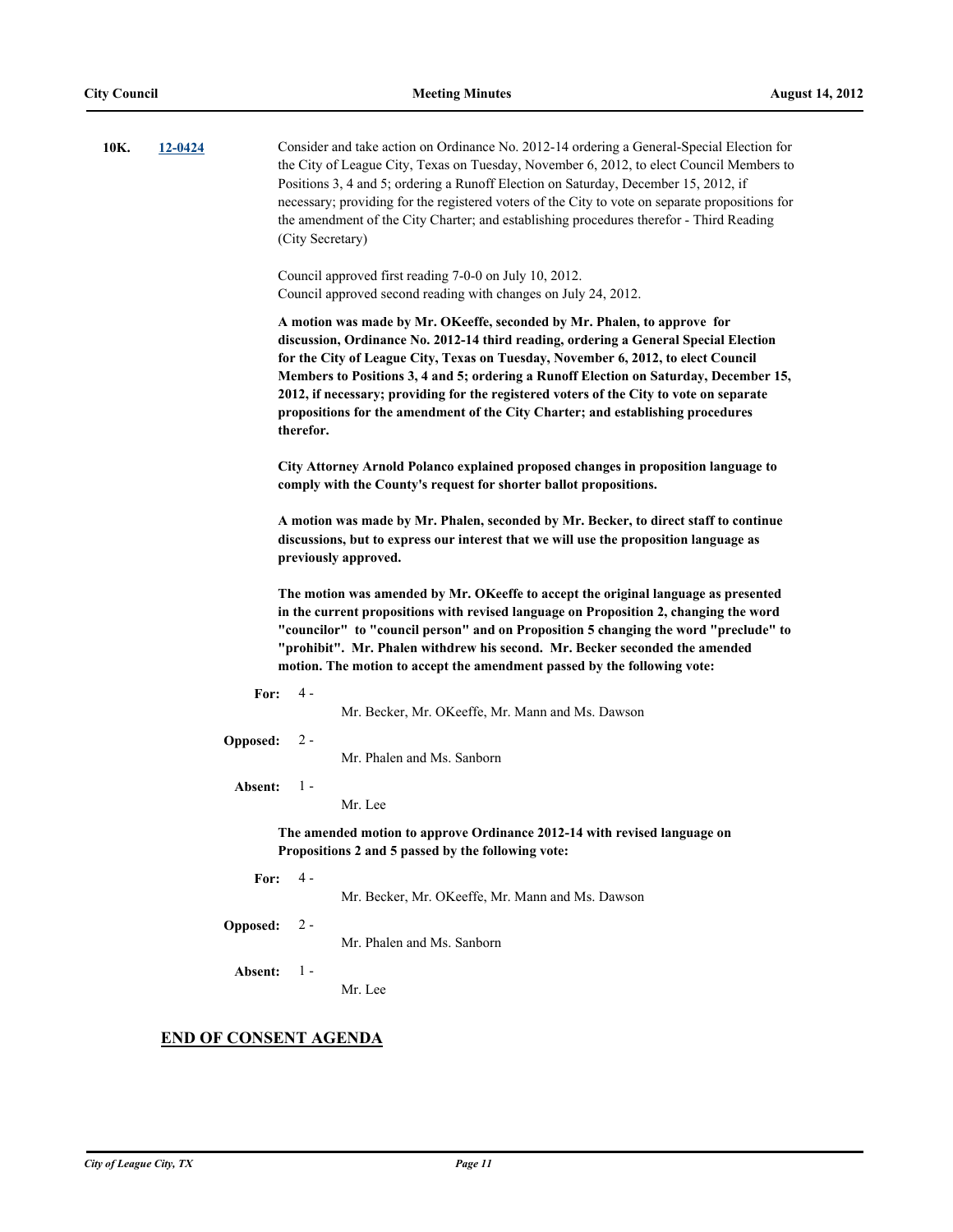#### **11. OLD BUSINESS**

**11A. [12-0437](http://leaguecity.legistar.com/gateway.aspx?m=l&id=3285)** Consider and take action on Ordinance No. 2012-15 amending Chapter 2, Article II, Division 2 of the Code of Ordinances of the City of League City, Texas entitled "Code of Ethics" - Second Reading (City Attorney)

Council approved first reading 5-1-0 with 1 absent on July 24, 2012.

**A motion was made by Mr. Phalen, seconded by Mr. Mann, to approve Ordinance No. 2012-15 second reading, amending Chaper 2, Article II, Division 2 of the Code of Ordinances of the City of League City, Texas entitled "Code of Ethics." The motion passed by the following vote:**

**For:** 5 -

Mr. Becker, Mr. Phalen, Ms. Sanborn, Mr. Mann and Ms. Dawson

**Opposed:** 1 -

Mr. OKeeffe

Mr. Lee

**Absent:** 1 -

**12. NEW BUSINESS**

**12A. [12-0429](http://leaguecity.legistar.com/gateway.aspx?m=l&id=3277)** Consider and take action to enter into an Interruptible Treated Water Supply Agreement between the City of League City and the Gulf Coast Water Authority (Assistant City Manager, Public Works)

Staff recommends approval.

**A motion was made by Ms. Sanborn, seconded by Ms. Dawson, to approve entering into an Interruptible Treated Water Supply Agreement between the City of League City and the Gulf Coast Water Authority . The motion passed by the following vote:**

**For:** 6 -

Mr. Becker, Mr. OKeeffe, Mr. Phalen, Ms. Sanborn, Mr. Mann and Ms. Dawson

**Absent:**  $1 -$ 

Mr. Lee

**12B. [12-0412](http://leaguecity.legistar.com/gateway.aspx?m=l&id=3260)** Consider and take action on a request from Genesis Pipeline Texas, LP for a variance to Chapter 42, Article V, Section 42-383 of the League City Code of Ordinances entitled "Pipeline Installation" requiring that pipelines be cased under city right-of-ways. (Director of Planning and Development)

> **A motion was made by Mr. OKeeffe, seconded by Mr. Phalen, to approve a request from Genesis Pipeline Texas, LP for a variance to Chapter 42, Article V, Section 42 383 of the League City Code of Ordinances entitled "Pipeline Installation" requiring that pipelines be cased under city right of ways. The motion passed by the following vote:**

- **For:** 6
	- Mr. Becker, Mr. OKeeffe, Mr. Phalen, Ms. Sanborn, Mr. Mann and Ms. Dawson

**Absent:** 1 -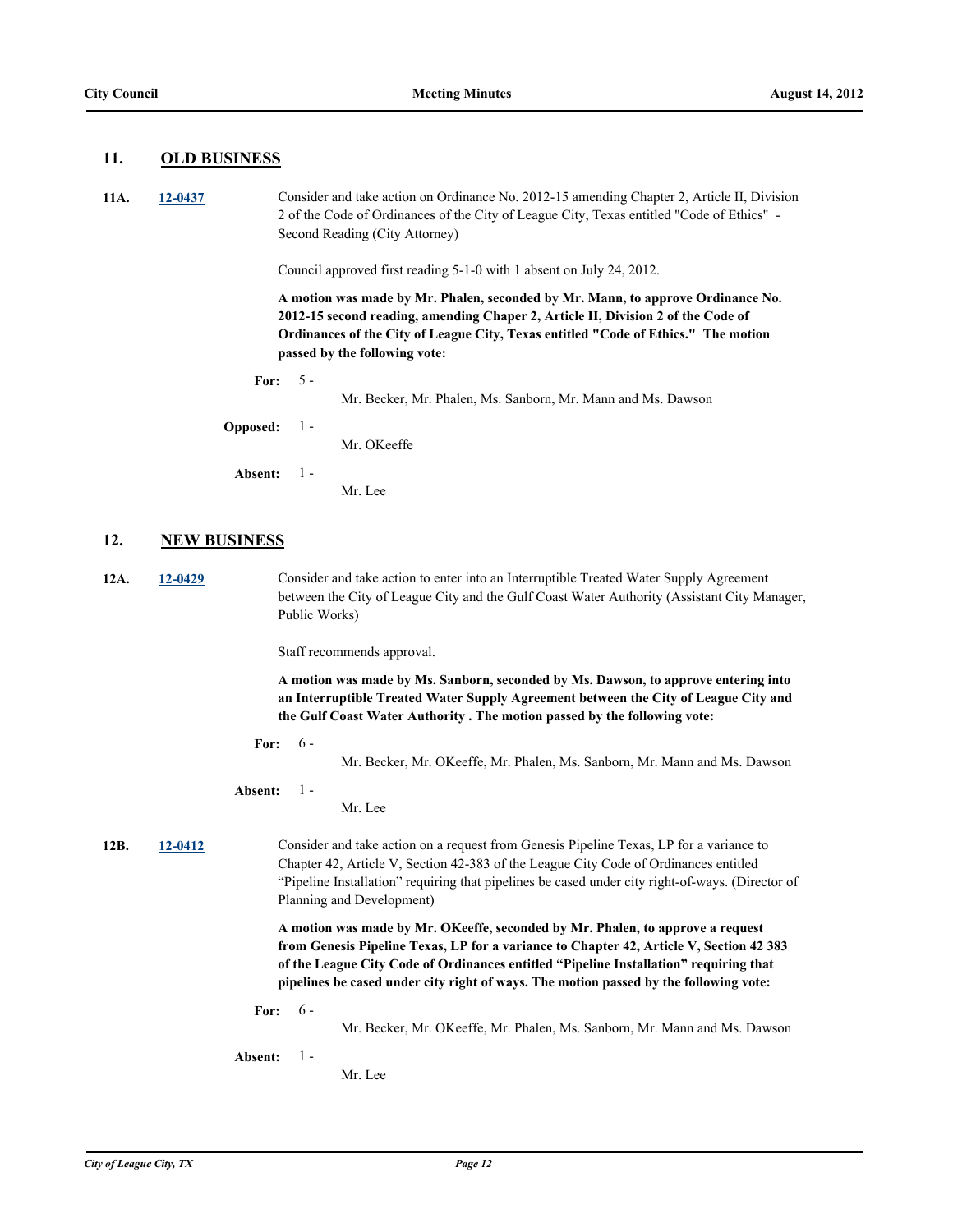| 12C. | 12-0433 | Consider and take action on approval of the PY2012 Consolidated Plan and Annual Action<br>Plan for the Community Development Block Grant funds (Director of Planning and<br>Development)                                                                                                                         |
|------|---------|------------------------------------------------------------------------------------------------------------------------------------------------------------------------------------------------------------------------------------------------------------------------------------------------------------------|
|      |         | A motion was made by Mr. Phalen, seconded by Ms. Sanborn, to approve the PY2012<br><b>Consolidated Plan and Annual Action Plan for the Community Development Block</b><br>Grant funds. The motion passed by the following vote:                                                                                  |
|      |         | $6 -$<br>For:                                                                                                                                                                                                                                                                                                    |
|      |         | Mr. Becker, Mr. OKeeffe, Mr. Phalen, Ms. Sanborn, Mr. Mann and Ms. Dawson                                                                                                                                                                                                                                        |
|      |         | $1 -$<br>Absent:                                                                                                                                                                                                                                                                                                 |
|      |         | Mr. Lee                                                                                                                                                                                                                                                                                                          |
| 12D. | 12-0444 | Consider and take action setting the date for the public hearing of the FY 2013 Proposed<br>Budget for August 28, 2012. (City Manager)                                                                                                                                                                           |
|      |         | Staff recommends approval.                                                                                                                                                                                                                                                                                       |
|      |         | A motion was made by Ms. Sanborn, seconded by Mr. Phalen, to approve setting the<br>date for the public hearing of the FY 2013 Proposed Budget for August 28, 2012. The<br>motion passed by the following vote:                                                                                                  |
|      |         | $6 -$<br>For:                                                                                                                                                                                                                                                                                                    |
|      |         | Mr. Becker, Mr. OKeeffe, Mr. Phalen, Ms. Sanborn, Mr. Mann and Ms. Dawson                                                                                                                                                                                                                                        |
|      |         | $1 -$<br>Absent:<br>Mr. Lee                                                                                                                                                                                                                                                                                      |
| 12E. | 12-0381 | Consider and take action on the approval of the scope of services for a Request for<br>Proposal(RFP) for Solid Waste and Recycling Services. (Assistant City Manager, Public<br>Works)                                                                                                                           |
|      |         | Staff recommends approval.                                                                                                                                                                                                                                                                                       |
|      |         | A motion was made by Mr. Becker, seconded by Mr. OKeeffe, to approve for<br>discussion.                                                                                                                                                                                                                          |
|      |         | The motion was amended by Mr. Becker, seconded by Mr. OKeeffe, to extend the<br>Request for Proposal (RFP) deadline to September 28, 2012, make sure to address<br>issued regarding roll-off dumpsters, leave management of the Dickinson recycling<br>center in place. The motion passed by the following vote: |
|      |         | 4 -<br>For:                                                                                                                                                                                                                                                                                                      |
|      |         | Mr. Becker, Mr. OKeeffe, Mr. Mann and Ms. Dawson                                                                                                                                                                                                                                                                 |
|      |         | $2 -$<br>Opposed:<br>Mr. Phalen and Ms. Sanborn                                                                                                                                                                                                                                                                  |
|      |         | $1 -$<br>Absent:                                                                                                                                                                                                                                                                                                 |
|      |         | Mr. Lee                                                                                                                                                                                                                                                                                                          |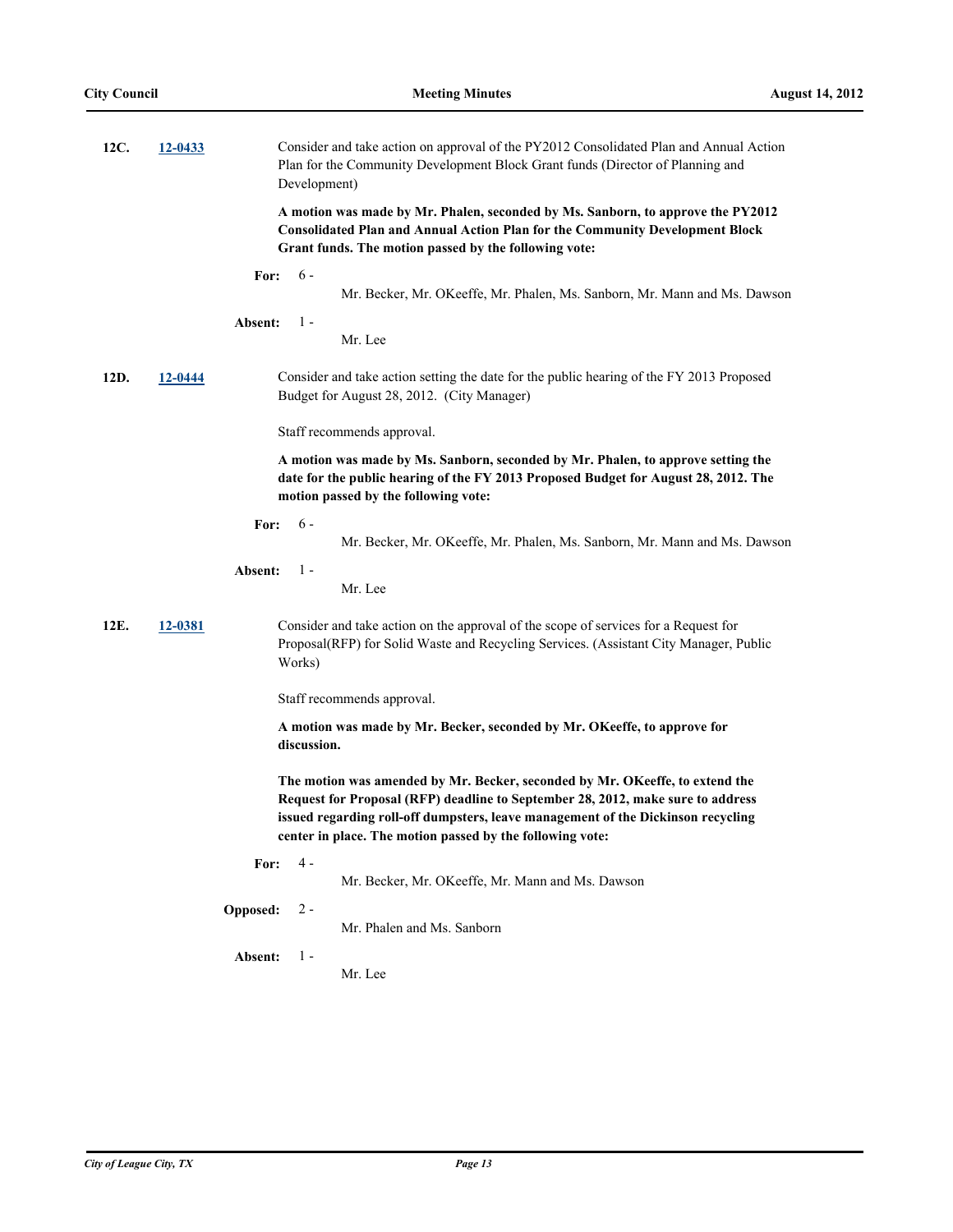| 12F. | 12-0439                                                                                                                   |                 |                                                                                                                                                                                                                                                                                                 | Consider and take action on inclusion of a ballot proposition for the November 6, 2012<br>General-Special Election to amend Article II, Section 7 of the City Charter governing<br>councilmember absences from consecutive meetings of City Council (Council Member<br>Dawson and Council Member Phalen) |  |  |  |
|------|---------------------------------------------------------------------------------------------------------------------------|-----------------|-------------------------------------------------------------------------------------------------------------------------------------------------------------------------------------------------------------------------------------------------------------------------------------------------|----------------------------------------------------------------------------------------------------------------------------------------------------------------------------------------------------------------------------------------------------------------------------------------------------------|--|--|--|
|      |                                                                                                                           |                 | A motion was made by Ms. Dawson, seconded by Mr. Phalen, to approve inclusion of a<br>ballot proposition for the November 6, 2012 General Special Election to amend Article<br>II, Section 7 of the City Charter governing councilmember absences from consecutive<br>meetings of City Council. |                                                                                                                                                                                                                                                                                                          |  |  |  |
|      |                                                                                                                           |                 |                                                                                                                                                                                                                                                                                                 | A motion was made by Mr. OKeeffe, seconded by Mr. Becker, to move to executive<br>session to discuss language pursuant to this agenda item.                                                                                                                                                              |  |  |  |
|      |                                                                                                                           |                 | A motion was made by Mr. Phalen, seconded by Ms. Sanborn, to call the question. The<br>motion passed by the following vote:                                                                                                                                                                     |                                                                                                                                                                                                                                                                                                          |  |  |  |
|      |                                                                                                                           | For:            | $6 -$                                                                                                                                                                                                                                                                                           | Mr. Becker, Mr. OKeeffe, Mr. Phalen, Ms. Sanborn, Mr. Mann and Ms. Dawson                                                                                                                                                                                                                                |  |  |  |
|      |                                                                                                                           | Absent:         | $1 -$                                                                                                                                                                                                                                                                                           | Mr. Lee                                                                                                                                                                                                                                                                                                  |  |  |  |
|      |                                                                                                                           |                 |                                                                                                                                                                                                                                                                                                 | The motion to go into executive session failed by the following vote:                                                                                                                                                                                                                                    |  |  |  |
|      |                                                                                                                           | For:            | $2 -$                                                                                                                                                                                                                                                                                           | Mr. Becker and Mr. OKeeffe                                                                                                                                                                                                                                                                               |  |  |  |
|      |                                                                                                                           | Opposed:        | 4 -                                                                                                                                                                                                                                                                                             | Mr. Phalen, Ms. Sanborn, Mr. Mann and Ms. Dawson                                                                                                                                                                                                                                                         |  |  |  |
|      |                                                                                                                           | Absent:         | $1 -$                                                                                                                                                                                                                                                                                           | Mr. Lee                                                                                                                                                                                                                                                                                                  |  |  |  |
|      | A motion was made by Mr. Phalen, seconded by Mr. Mann, to approve the language as<br>proposed under current propositions. |                 |                                                                                                                                                                                                                                                                                                 |                                                                                                                                                                                                                                                                                                          |  |  |  |
|      |                                                                                                                           |                 |                                                                                                                                                                                                                                                                                                 | A motion was made by Ms. Dawson, seconded by Mr. Phalen to call the question. The<br>motion passed by the following vote:                                                                                                                                                                                |  |  |  |
|      |                                                                                                                           | For:            | $5 -$                                                                                                                                                                                                                                                                                           | Mr. OKeeffe, Mr. Phalen, Ms. Sanborn, Mr. Mann and Ms. Dawson                                                                                                                                                                                                                                            |  |  |  |
|      |                                                                                                                           | <b>Opposed:</b> | $1 -$                                                                                                                                                                                                                                                                                           | Mr. Becker                                                                                                                                                                                                                                                                                               |  |  |  |
|      |                                                                                                                           | Absent:         | $1 -$                                                                                                                                                                                                                                                                                           | Mr. Lee                                                                                                                                                                                                                                                                                                  |  |  |  |
|      |                                                                                                                           |                 |                                                                                                                                                                                                                                                                                                 | The motion to approve the language as proposed passed by the following vote:                                                                                                                                                                                                                             |  |  |  |
|      |                                                                                                                           | For:            | $5 -$                                                                                                                                                                                                                                                                                           | Mr. OKeeffe, Mr. Phalen, Ms. Sanborn, Mr. Mann and Ms. Dawson                                                                                                                                                                                                                                            |  |  |  |
|      |                                                                                                                           | Opposed:        | $1 -$                                                                                                                                                                                                                                                                                           | Mr. Becker                                                                                                                                                                                                                                                                                               |  |  |  |
|      |                                                                                                                           | Absent:         | $1 -$                                                                                                                                                                                                                                                                                           | Mr. Lee                                                                                                                                                                                                                                                                                                  |  |  |  |
|      |                                                                                                                           |                 |                                                                                                                                                                                                                                                                                                 |                                                                                                                                                                                                                                                                                                          |  |  |  |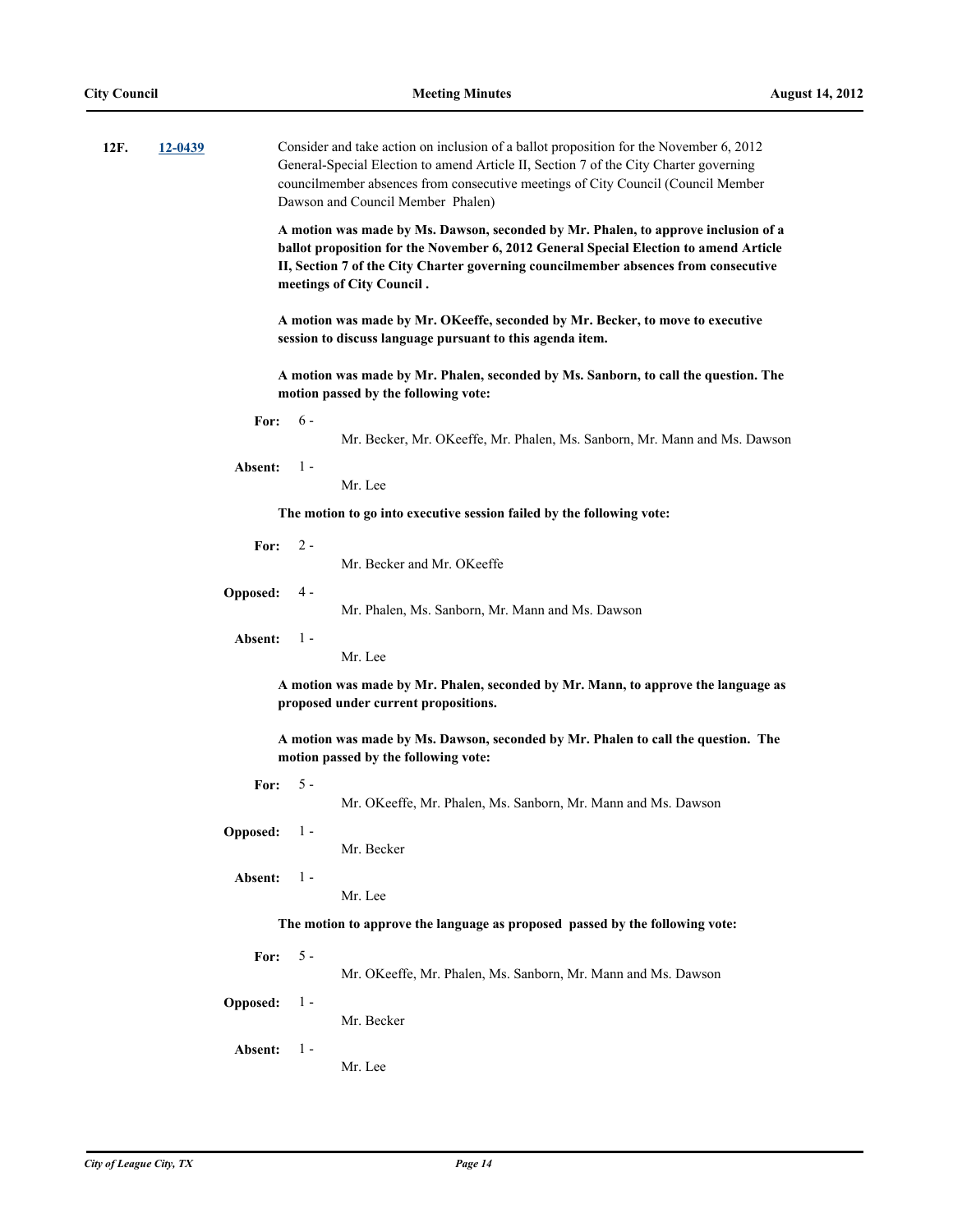### **Mayor Paulissen called for a break at 8:05 pm Mayor Paulissen reconvened the meeting at 8:20 pm**

#### **13. FIRST READING OF ORDINANCES**

**13A. [12-0443](http://leaguecity.legistar.com/gateway.aspx?m=l&id=3291)** Consider and take action on an ordinance amending the City of League City, Texas, Governmental, Proprietary, and Capital Funds Budget for the Fiscal Year 2012 by amending Ordinance No. 2011-48, No. 2011-66, No. 2012-05, No. 2012-08 and No. 2012-13 to adjust the operating budget for actual and projected expenditures (City Manager)

Staff recommends approval and requests first and final reading.

**A motion was made by Mr. Phalen, seconded by Ms. Sanborn, to approve first and final reading. The motion passed by the following vote:**

**For:** 6 -

Mr. Becker, Mr. OKeeffe, Mr. Phalen, Ms. Sanborn, Mr. Mann and Ms. Dawson

#### **Absent:** 1 -

Mr. Lee

**A motion was made by Mr. Phalen, seconded by Ms. Sanborn, to approve Ordinance No. 2012-17 amending the City of League City, Texas, Governmental, Proprietary, and Capital Funds Budget for the Fiscal Year 2012 by amending Ordinance No. 2011 48, No. 2011 66, No. 2012 05, No. 2012 08 and No. 2012 13 to adjust the operating budget for actual and projected expenditures. The motion passed by the following vote:**

**For:** 6 -

Mr. Becker, Mr. OKeeffe, Mr. Phalen, Ms. Sanborn, Mr. Mann and Ms. Dawson

**Absent:** 1 -

Mr. Lee

**13B. [12-0434](http://leaguecity.legistar.com/gateway.aspx?m=l&id=3282)** Consider and take action on an ordinance authorizing the issuance of City of League City, Texas, General Obligation Refunding Bonds, Series 2012; levying an ad valorem tax; approving an Official Statement, authorizing the execution of a bond purchase agreement, a transfer and paying agency agreement, and an escrow agreement; authorizing officials to approve the amounts, interest rates, prices and terms thereof and certain other matters relating thereto; and other matters in connection therewith (City Manager)

State law requires one reading only.

**A motion was made by Mr. Phalen, seconded by Ms. Dawson, to approve Ordinance No. 2012-18 authorizing the issuance of City of League City, Texas, General Obligation Refunding Bonds, Series 2012; levying an ad valorem tax; approving an Official Statement, authorizing the execution of a bond purchase agreement, a transfer and paying agency agreement, and an escrow agreement; authorizing officials to approve the amounts, interest rates, prices and terms thereof and certain other matters relating thereto; and other matters in connection therewith. The motion passed by the following vote:**

**For:** 6 -

Mr. Becker, Mr. OKeeffe, Mr. Phalen, Ms. Sanborn, Mr. Mann and Ms. Dawson

**Absent:**  $1 -$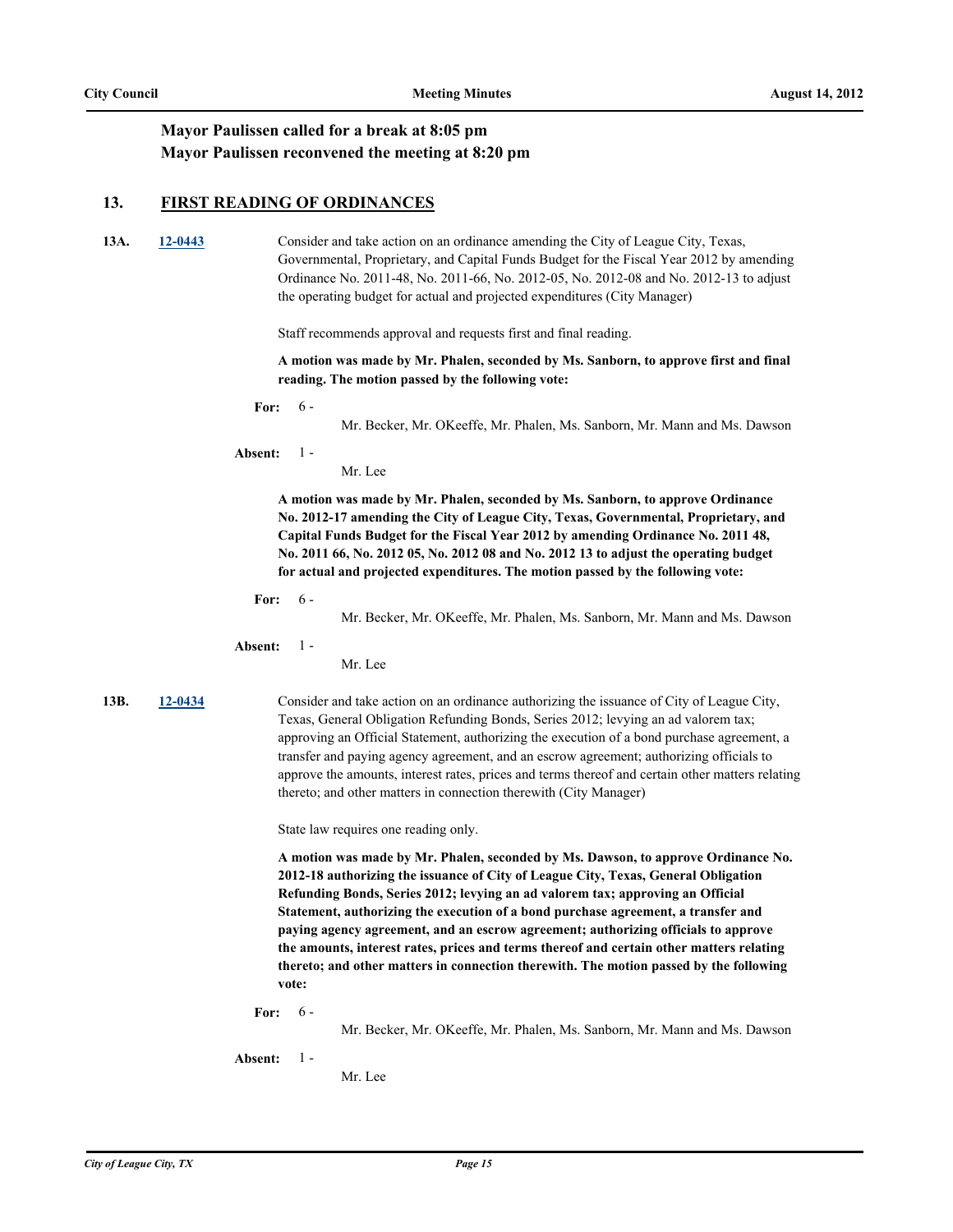| 13C. | 12-0435 | Consider and take action on an ordinance authorizing the issuance of City of League City,<br>Texas, Combination Tax and Revenue Certificates of Obligation, Series 2012A; and levying<br>an ad valorem tax; pledging certain net revenues; approving an official statement, authorizing<br>the execution of a bond purchase agreement, a transfer and paying agency agreement,<br>authorizing officials to approve the amounts, interest rates, prices and terms thereof and<br>certain other matters relating thereto; and other matters in connection therewith (City<br>Manager)<br>State law requires one reading only.<br>A motion was made by Mr. Phalen, seconded by Ms. Dawson, to approve Ordinance No.<br>2012-19 authorizing the issuance of City of League City, Texas, Combination Tax and<br>Revenue Certificates of Obligation, Series 2012A; and levying an ad valorem tax; |                                                                                                                                                                                                                                                                                                                                                        |                                                                                                                                                                                                                                                                                                                                                                                                                                                                                                                                                                                                             |  |  |
|------|---------|---------------------------------------------------------------------------------------------------------------------------------------------------------------------------------------------------------------------------------------------------------------------------------------------------------------------------------------------------------------------------------------------------------------------------------------------------------------------------------------------------------------------------------------------------------------------------------------------------------------------------------------------------------------------------------------------------------------------------------------------------------------------------------------------------------------------------------------------------------------------------------------------|--------------------------------------------------------------------------------------------------------------------------------------------------------------------------------------------------------------------------------------------------------------------------------------------------------------------------------------------------------|-------------------------------------------------------------------------------------------------------------------------------------------------------------------------------------------------------------------------------------------------------------------------------------------------------------------------------------------------------------------------------------------------------------------------------------------------------------------------------------------------------------------------------------------------------------------------------------------------------------|--|--|
|      |         |                                                                                                                                                                                                                                                                                                                                                                                                                                                                                                                                                                                                                                                                                                                                                                                                                                                                                             | pledging certain net revenues; approving an official statement, authorizing the<br>execution of a bond purchase agreement, a transfer and paying agency agreement,<br>authorizing officials to approve the amounts, interest rates, prices and terms thereof<br>and certain other matters relating thereto; and other matters in connection therewith. |                                                                                                                                                                                                                                                                                                                                                                                                                                                                                                                                                                                                             |  |  |
|      |         |                                                                                                                                                                                                                                                                                                                                                                                                                                                                                                                                                                                                                                                                                                                                                                                                                                                                                             |                                                                                                                                                                                                                                                                                                                                                        | An amended motion was made by Mr. OKeeffe, seconded by Mr. Becker, to deduct the<br>new public safety/jail facility from the \$38 million Certificates of Obligation and reduce<br>the CO to \$11 million and to give voters the opportunity to vote on the project. The<br>motion failed by the following vote with Mayor Paulissen voting to break a tie:                                                                                                                                                                                                                                                 |  |  |
|      |         | For:                                                                                                                                                                                                                                                                                                                                                                                                                                                                                                                                                                                                                                                                                                                                                                                                                                                                                        | $3 -$                                                                                                                                                                                                                                                                                                                                                  | Mr. Becker, Mr. OKeeffe and Mr. Mann                                                                                                                                                                                                                                                                                                                                                                                                                                                                                                                                                                        |  |  |
|      |         | Opposed:                                                                                                                                                                                                                                                                                                                                                                                                                                                                                                                                                                                                                                                                                                                                                                                                                                                                                    | 4 -                                                                                                                                                                                                                                                                                                                                                    | Mayor Paulissen, Mr. Phalen, Ms. Sanborn and Ms. Dawson                                                                                                                                                                                                                                                                                                                                                                                                                                                                                                                                                     |  |  |
|      |         | Absent:                                                                                                                                                                                                                                                                                                                                                                                                                                                                                                                                                                                                                                                                                                                                                                                                                                                                                     | $1 -$                                                                                                                                                                                                                                                                                                                                                  | Mr. Lee                                                                                                                                                                                                                                                                                                                                                                                                                                                                                                                                                                                                     |  |  |
|      |         |                                                                                                                                                                                                                                                                                                                                                                                                                                                                                                                                                                                                                                                                                                                                                                                                                                                                                             |                                                                                                                                                                                                                                                                                                                                                        | The motion to approve the ordinance passed by the following vote with Mayor Paulissen<br>voting to break a tie:                                                                                                                                                                                                                                                                                                                                                                                                                                                                                             |  |  |
|      |         | For:                                                                                                                                                                                                                                                                                                                                                                                                                                                                                                                                                                                                                                                                                                                                                                                                                                                                                        | 4 -                                                                                                                                                                                                                                                                                                                                                    | Mayor Paulissen, Mr. Phalen, Ms. Sanborn and Ms. Dawson                                                                                                                                                                                                                                                                                                                                                                                                                                                                                                                                                     |  |  |
|      |         | Opposed:                                                                                                                                                                                                                                                                                                                                                                                                                                                                                                                                                                                                                                                                                                                                                                                                                                                                                    | $3 -$                                                                                                                                                                                                                                                                                                                                                  | Mr. Becker, Mr. OKeeffe and Mr. Mann                                                                                                                                                                                                                                                                                                                                                                                                                                                                                                                                                                        |  |  |
|      |         | Absent:                                                                                                                                                                                                                                                                                                                                                                                                                                                                                                                                                                                                                                                                                                                                                                                                                                                                                     | $1 -$                                                                                                                                                                                                                                                                                                                                                  | Mr. Lee                                                                                                                                                                                                                                                                                                                                                                                                                                                                                                                                                                                                     |  |  |
| 13D. | 12-0436 |                                                                                                                                                                                                                                                                                                                                                                                                                                                                                                                                                                                                                                                                                                                                                                                                                                                                                             |                                                                                                                                                                                                                                                                                                                                                        | Consider and take action on an ordinance authorizing the issuance of City of League City,<br>Texas, Combination Tax and Waterworks Sewer System Revenue Certificates of Obligation,<br>Series 2012B; and levying an ad valorem tax; pledging certain net revenues; approving an<br>official statement, authorizing the execution of a bond purchase agreement, a transfer and<br>paying agency agreement, authorizing officials to approve the amounts, interest rates, prices<br>and terms thereof and certain other matters relating thereto; and other matters in connection<br>therewith (City Manager) |  |  |
|      |         |                                                                                                                                                                                                                                                                                                                                                                                                                                                                                                                                                                                                                                                                                                                                                                                                                                                                                             |                                                                                                                                                                                                                                                                                                                                                        | State law requires one reading only.                                                                                                                                                                                                                                                                                                                                                                                                                                                                                                                                                                        |  |  |
|      |         |                                                                                                                                                                                                                                                                                                                                                                                                                                                                                                                                                                                                                                                                                                                                                                                                                                                                                             |                                                                                                                                                                                                                                                                                                                                                        | A motion was made by Mr. Phalen, seconded by Ms. Dawson, to approve Ordinance No.<br>2012-20 authorizing the issuance of City of League City, Texas, Combination Tax and<br>Waterworks Sewer System Revenue Certificates of Obligation, Series 2012B; and<br>levying an ad valorem tax; pledging certain net revenues; approving an official<br>statement, authorizing the execution of a bond purchase agreement, a transfer and                                                                                                                                                                           |  |  |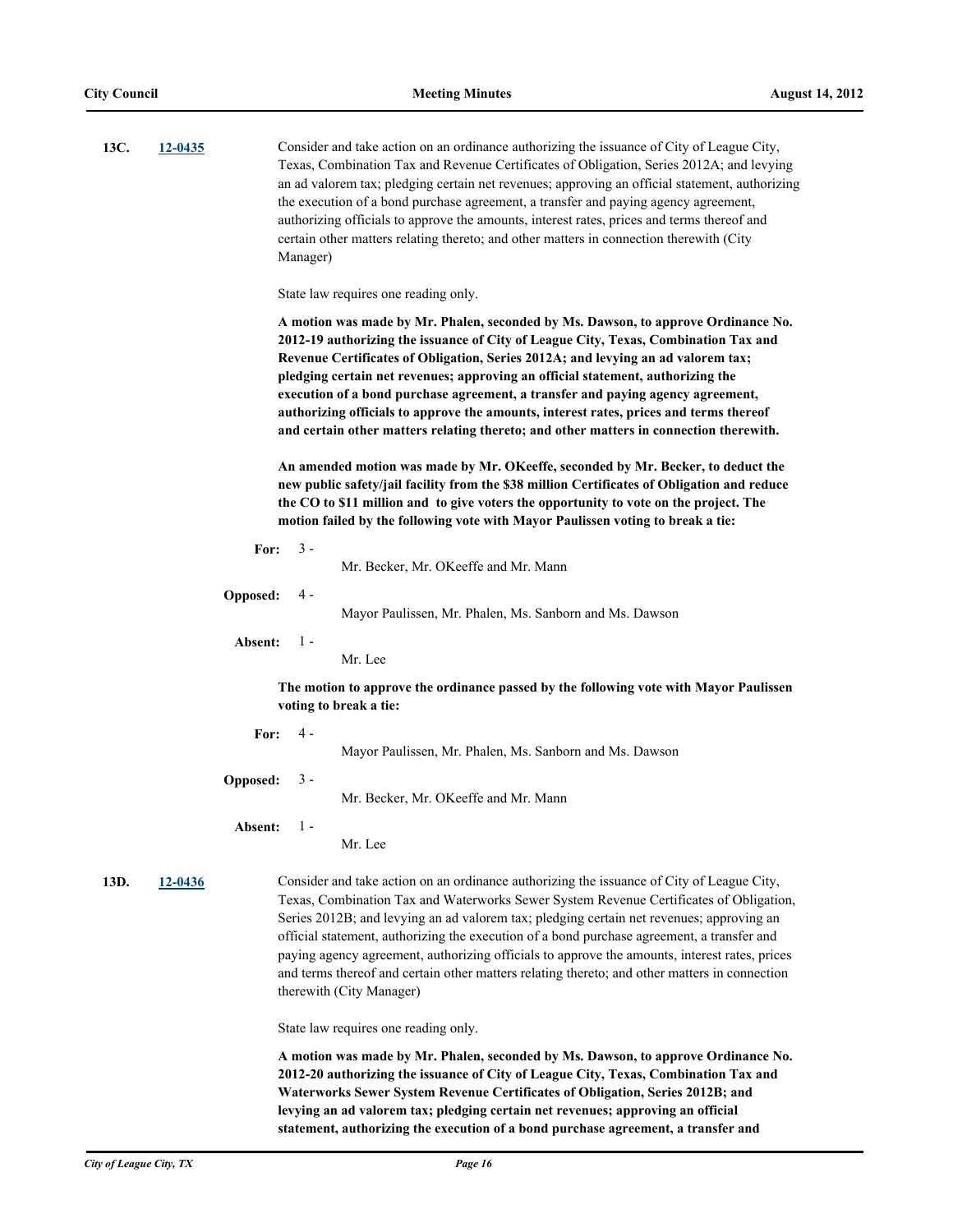**paying agency agreement, authorizing officials to approve the amounts, interest rates, prices and terms thereof and certain other matters relating thereto; and other matters in connection therewith The motion passed by the following vote:**

**For:**  $6 -$ 

Mr. Becker, Mr. OKeeffe, Mr. Phalen, Ms. Sanborn, Mr. Mann and Ms. Dawson

**Absent:** 1 -

Mr. Lee

#### **14. TABLED ITEMS SUBJECT TO RECALL**

**14A. [12-0425](http://leaguecity.legistar.com/gateway.aspx?m=l&id=3273)** Consider and take action for inclusion of a ballot proposition for the November 6, 2012 General-Special Election to reduce the number of Council positions from seven (7) to six (6) (City Attorney)

Council tabled 6-0-0 with 1 absent on July 24, 2012.

**A motion was made by Mr. OKeeffe, seconded by Ms. Sanborn, to pull this item from the table. The motion passed by the following vote:**

**For:** 6 -

Mr. Becker, Mr. OKeeffe, Mr. Phalen, Ms. Sanborn, Mr. Mann and Ms. Dawson

**Absent:** 1 -

Mr. Lee

**A motion was made by Mr. OKeeffe, seconded by Mr. Phalen, to approve for discussion inclusion of a ballot proposition for the November 6, 2012 General-Special Election to reduce the number of Council positions from seven (7) to six (6).**

**The motion was withdrawn by Mr. OKeeffe.**

**A motion was made by Ms. Dawson, seconded by Mr. Mann, to deny. The motion passed by the following vote:**

**For:**  $6 -$ 

Mr. Becker, Mr. OKeeffe, Mr. Phalen, Ms. Sanborn, Mr. Mann and Ms. Dawson

**Absent:**  $1 -$ 

Mr. Lee

### **15. ITEMS ADDED AFTER ELECTRONIC AGENDA COMPLETED**

#### **16. EXECUTIVE (CLOSED) SESSION (S)**

### **17. ACTION ITEM(S) FROM EXECUTIVE SESSION(S)**